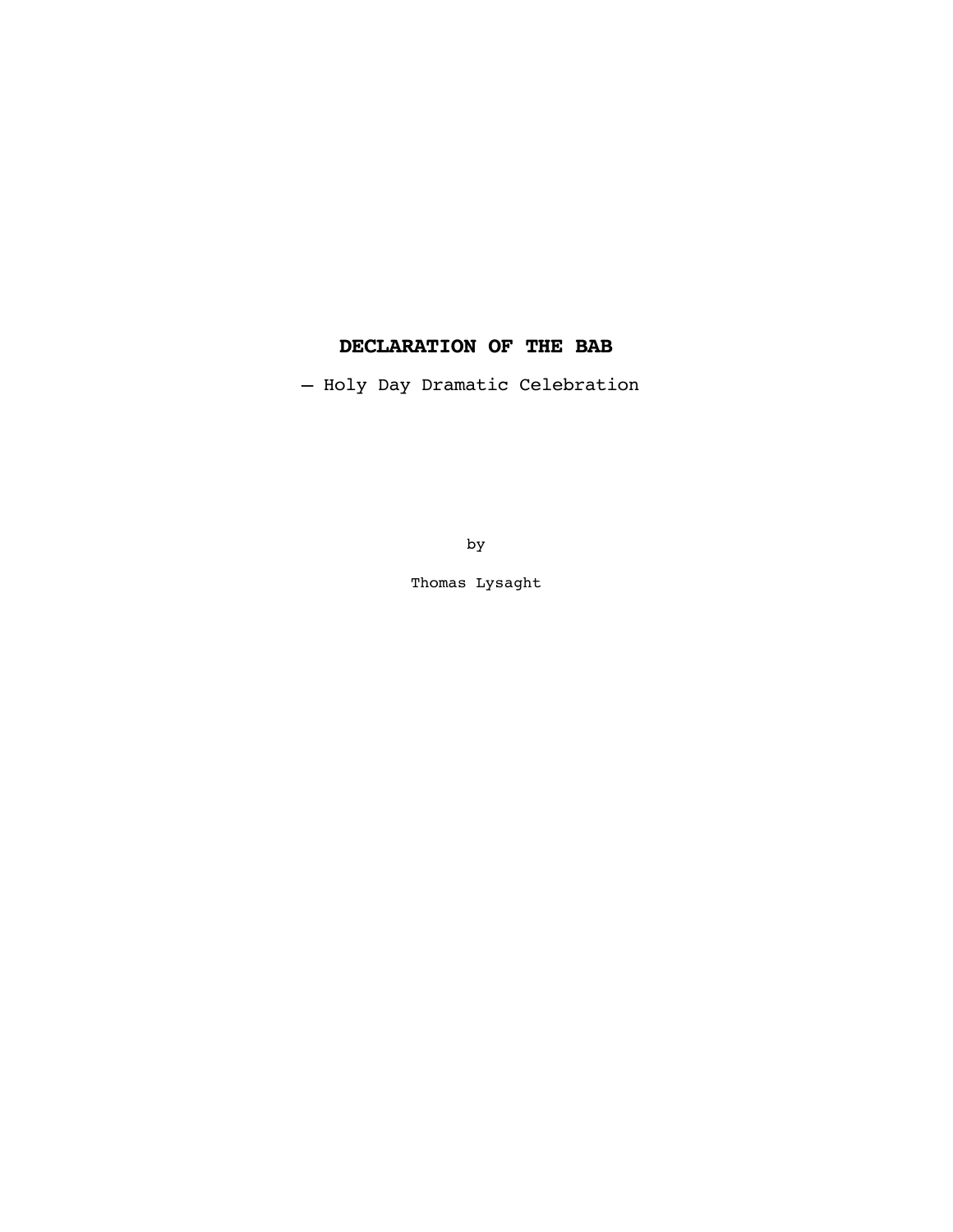#### **DECLARATION OF THE BAB**

[In DIM light KHADIJIH BAGUM, wife of the Báb, sits upstage on a chair. CHANTED prayer rises. "O God, My God, My Beloved, My Heart's Desire" from *Songs of the Ancient Beaut*y CD. Brief tableau.]

[NARRATOR ONE enters. LIGHTS rise on him as he stands at a podium. CHANTED prayer concludes.]

> NARRATOR ONE (quoting "God Passes By"1)

In the 1840's, a Messianic fervor was sweeping the world. Devout Christians, who had made meticulous study of the propheces of the Bible, came to the conclusion that 1844 would be the year when Jesus Christ's Second Coming would occur. Many Christians donned ascension robes in anticipation. The German Templars moved to Mt. Carmel in the Holy Land, in order to be close to the precise spot where Jesus was prophesised to return. The Seventh Day Adventist Faith began at this time in anticipation of Jesus's advent. (beat)

[SOUND of telegraph TAPPING.]

Then, on May 23,1844, Samuel Morse transmitted the very first telegraph message. He chose a verse from the Bible for this first messagethe Bible, Samuel Morse's first telegraph message asked: "What hath God wrought?"... What has God done? (beat)

The very first invention to allow for mass communication, the first message heralding the dawn of the age of mass media had exclaimed: What *had* God wrought? (pause)

What *had* God done?... Samuel Morse could not possibly have known that on that very same night of May 22, 1844, in the distant land of Persia, in the fabled city of Shiraz...

[SOUND of telegraph TAPPING stops.]

But allow the wife of the Blessed Báb to tell you...

[LIGHTS rise on KHADIJIH BAGUM, still seated.]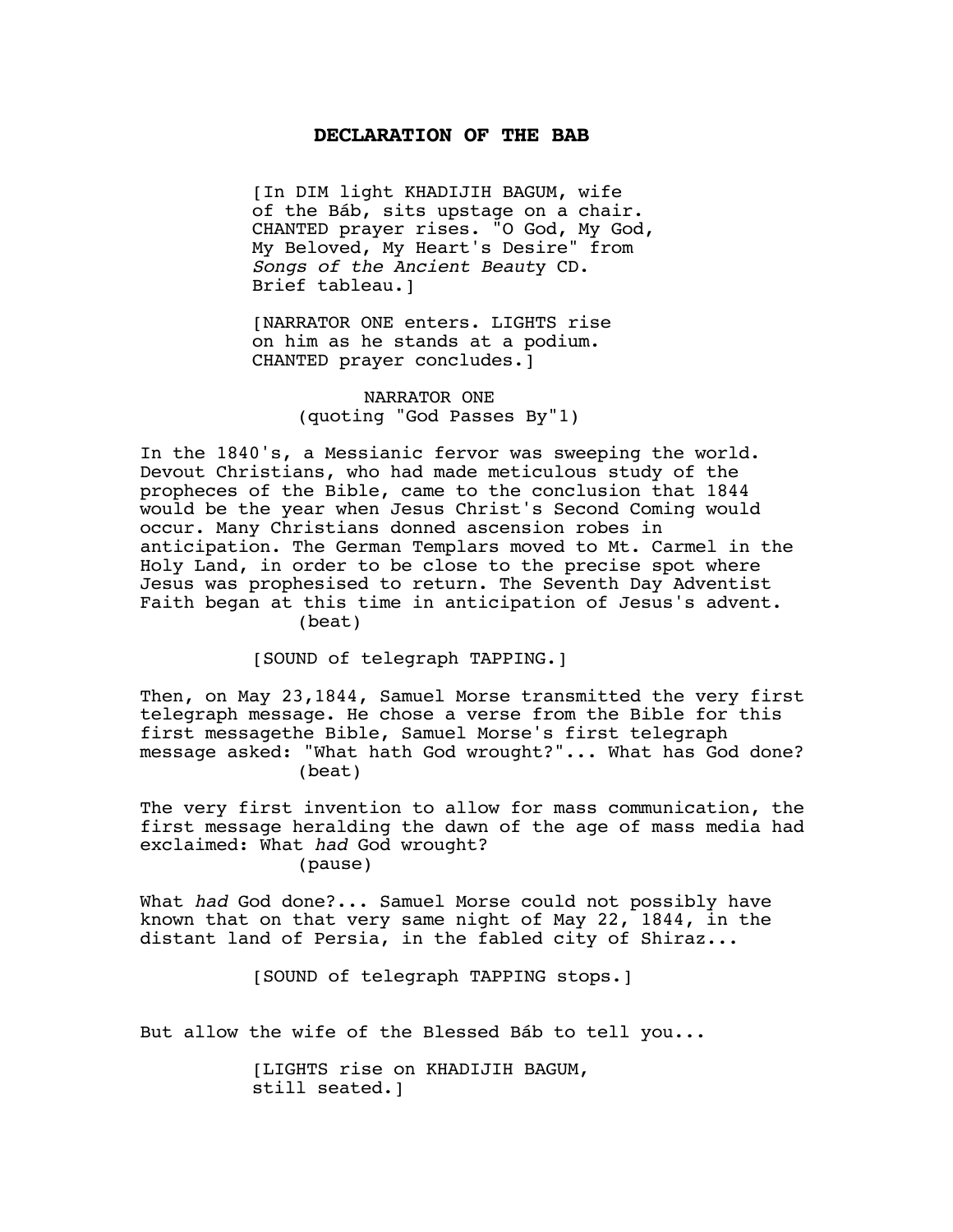...Allow her to tell you how the prophecies of the Bible and of the Qur'an — and the hopes of all mankind were fulfilled that night.

[NARRATOR ONE withdraws.]

# KHADIJIH BAGUM (coming forward)

My name is Khadijih Bagum. Always on such holy days, the friends ask me to tell about my brief but glorious years with my Husband, the Báb. Tonight you have asked me about the circumstances surrounding the Declaration of His Mission... (coming forward)

Known to me as 'Alí Muhammad, the Blessed Báb and I had been childhood playmates. As a teenager, I once had a dream of Him standing in a field of flowers, praying, wrapped in a robe embroidered in gold thread with verses from the Qur'an. When I told my mother the dream, she said it was probably due to the fact that 'Alí Muhammad was so devoted to His prayers... Another night I dreamt of Fatimih. I dreamt that the Prophet Muhammad's daughter had come to our house and asked if I or one of my sisters would marry her son — the Imam Husayn! We stepped forward with joy and delight to welcome her, and Fatimih arose and kissed me on the forehead. In my dream I understood that she had selected me! I awoke the next morning feeling exhilarated. Yet modesty forbade my telling my dream to anyone. But that very day at noon, the Báb's mother and grandmother both came to call upon us. My sisters and I went to greet them in the same way we had done in my dream. The Báb's mother arose and kissed me on the forehead. Just as in my dream! So when we girls were dismissed, I eavesdropped and listened as the Báb's mother requested that a marriage be arranged between her son and myself. Immediately, I felt a great stirring within my heart. It seemed as if I were being flooded with God's mercy and grace. I was thrilled at the prospect of such a marriage. When my mother told me of the proposal, I blurted out my dream. She became very excited. "Surely, this augers some good fortune," she said. (beat)

Our wedding took place in August of 1842. I then moved into the House of the Báb. We lived with his mother and their two servants, Mubarak and Fiddih, an Ethiopian couple. No words can ever convey my blissful feelings of good fortune in those early days, those early days before the sorrow descended. The Báb's kindness as Husband and Companion, His loving care, his thoughtfulness were incomparable. He and His mother both showered upon me every kindness and consideration.

(pause)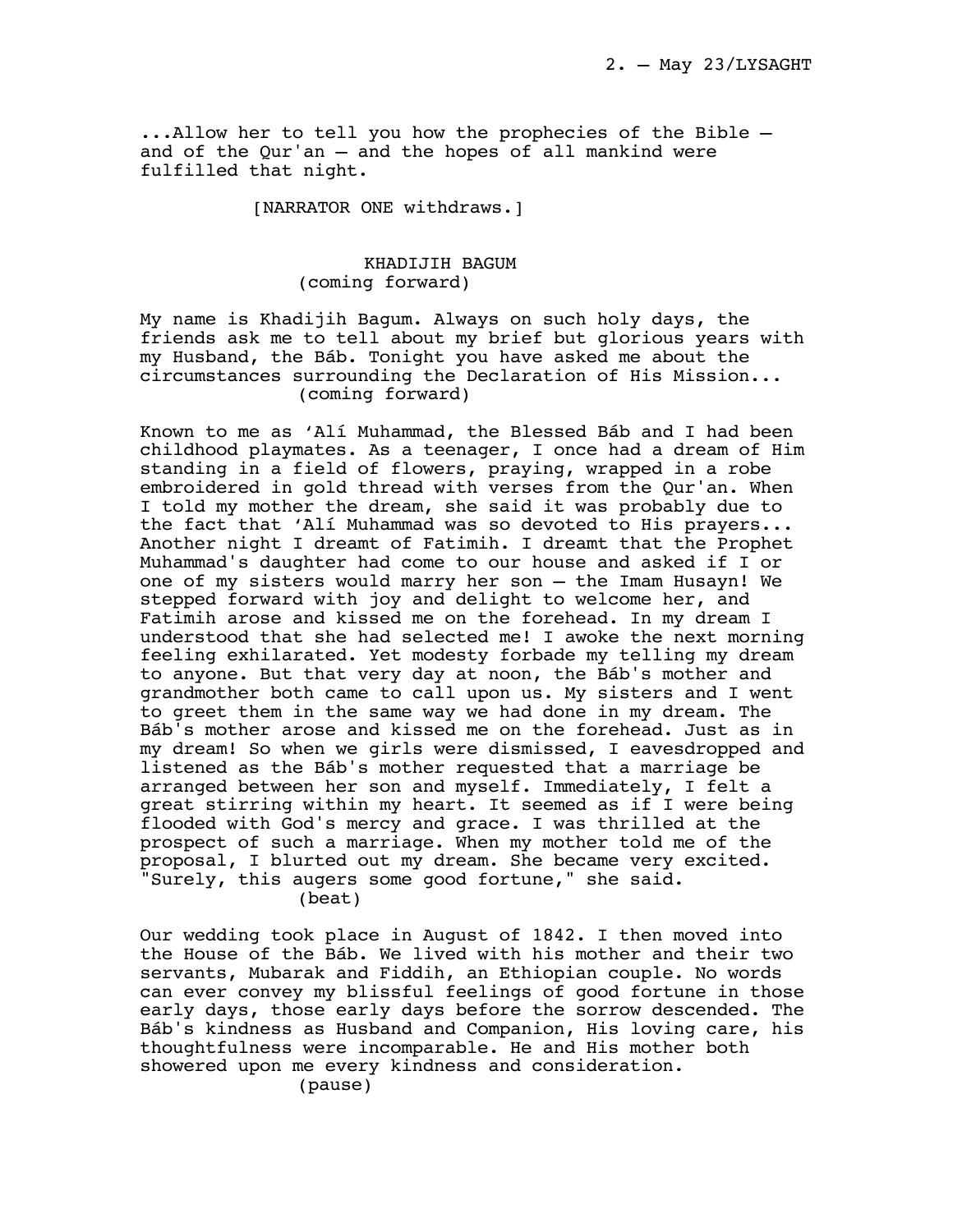But then one night, not long after our marriage, I had another dream: a terrifying nightmare. A ferocious lion was standing in the courtyard of our house. My arms were wrapped around its neck. It was dragging me along, and I was clinging desperately to its mane. The beast dragged me once, then twice around the perimeter of our courtyard. Still I clung to its neck. The beast made a third circle of the courtyard, and we were half way around, when suddenly I awoke with a start, trembling and terrified. The Báb immediately reached out to comfort me. I told Him of my nightmare, and he soothed me, saying that I had awakened too soon, before the good tidings. "Your dream," He whispered, "portends that our life together will not last more than two-and-a-half years." Needless to say, I was greatly distressed by this revelation. A new bride expects to hear about beginnings, not endings. However, my beloved Husband's affection calmed my troubled heart, and soon the dire forebodings were offset by the joyous news that I was with child. I was to have a baby! But my joy was brief. I soon became deathly ill. Both my life and that of my child-to-be were endangered. It came time for delivery and I was on the threshold of death. My mother-in-law was frantic. She pleaded with her blessed Son to intervene. The Báb then took up a mirror and wrote a prayer upon it. He told His mother to hold the mirror in front of my face. I stared into the glass, I stared through the prayer into the mirror, placing all my faith in the holy words, and before I knew it, I had delivered my child. It was a boy. A beautiful boy. We named him Ahmad. We were young, we were in love, and now we were parents of a new baby. However, earthly joy was not to be ours. Shortly after his birth, Ahmad passed away. My mother-in-law was deeply grieved and very angry. She reproached her Son. "If You have such power that You can save your wife's life when she's on the brink of death, why could not you save your poor baby's life, and spare your wife such sorrow?" The Báb told His mother that He was not destined to have children. This was not what my mother-in-law, desiring grandchildren, wanted to hear. She became only angrier, and continued to reproach her Son. The Báb listened patiently, but said no more.

> [CHANTED prayer, "O God, My God, My Beloved, My Heart's Desire" RISES again.]

The prayer we are listening to now, a prayer of radiant acquiescence, is the prayer the Báb revealed after our only child's death.

[CHANTING fades.]

I tell you all this, tonight, on the anniversary of the Báb's Declaration of His Mission, because I want you to understand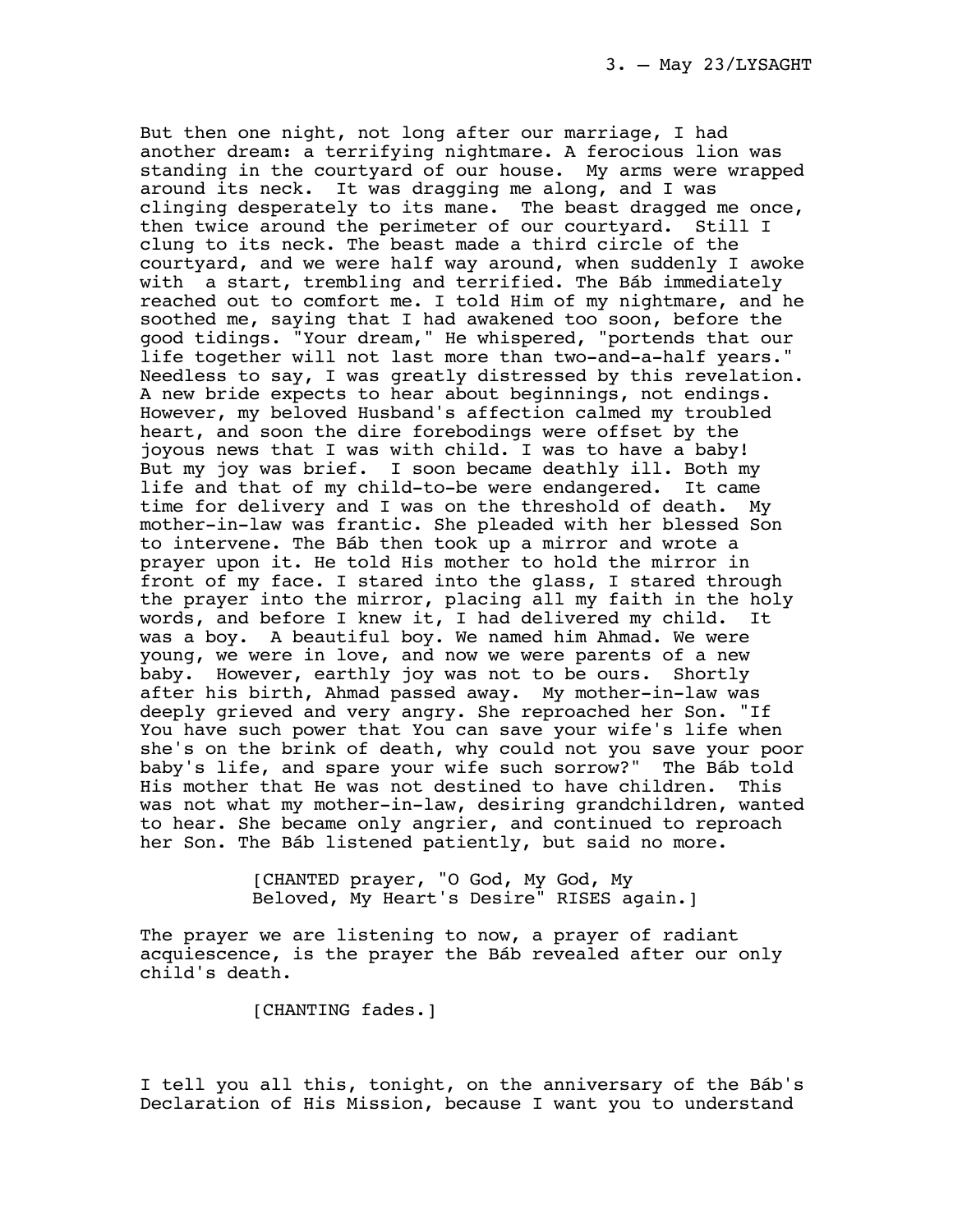the circumstances surrounding the evening when I myself discovered His station.

# (beat)

Before our marriage, the Blessed Báb had engaged in commerce with His uncle. While still in His teens, He had assumed complete management of their trading house in Bushihr. But in the early years of our marriage, my Husband had no specific employment. He spent most of His time in the upper chamber of our house, engaged in prayer and supplication. In the afternoons He would stroll in the fields outside the city, returning home at sunset. In the evenings, as was customary among merchants, He would ask for His bundle of papers and His account book. Yet I often observed that these were not His business records. I would occasionally ask: "What are these papers?" He would smile and reply: "These are account books on the people of the world." If an unexpected guest suddenly arrived, He would cover the papers with a cloth. (pause)

One day, in the late afternoon, He came home earlier than usual. He told me that he had a particular task that He had to tend to that evening, and would I have our servant Fiddih prepare dinner earlier than was the custom. Our Ethiopian cook Fiddih was happy to comply and so we took our evening meal early that night in the room of my mother-in-law. My Husband then retired for the night. Soon I also went to bed. But about an hour later, while everyone was sleeping and the house completely quiet, my Husband rose from bed and left our room. At first, I took no particular notice of His absence. But when it lengthened to more than an hour, I grew concerned. I went to look for Him. But nowhere in the house could I find Him. I thought, perhaps for some reason He had gone out; but when I checked the main door, I found it locked on the inside. I then walked into the courtyard to the western side of the house and looked up to the roof top. To my surprise, I saw a light burning in the upper chamber. I was particularly surprised because I had never known my Husband to go to that part of the house at that hour of the night — unless He had quests. And yet, he always informed me when a visitor was expected, and He had not done so that night. Both surprised and concerned, I crossed the courtyard and climbed the stairs. When I reached the top of the steps, I saw my Husband within the upper chamber, His hands upraised, chanting a prayer, supplicating heaven, tears streaming down His face. But His features were luminous; rays of light radiated from His face. He looked so majestic, so powerful, that fear seized my limbs, rooting me to the spot. I began to tremble uncontrollably. I found I could neither enter the room nor retrace my steps. My will power abandoned me. Powerless, I was on the verge of screaming, when He made a gesture with His blessed hands, motioning me to go back. Somehow the movement of His hands returned my courage to me,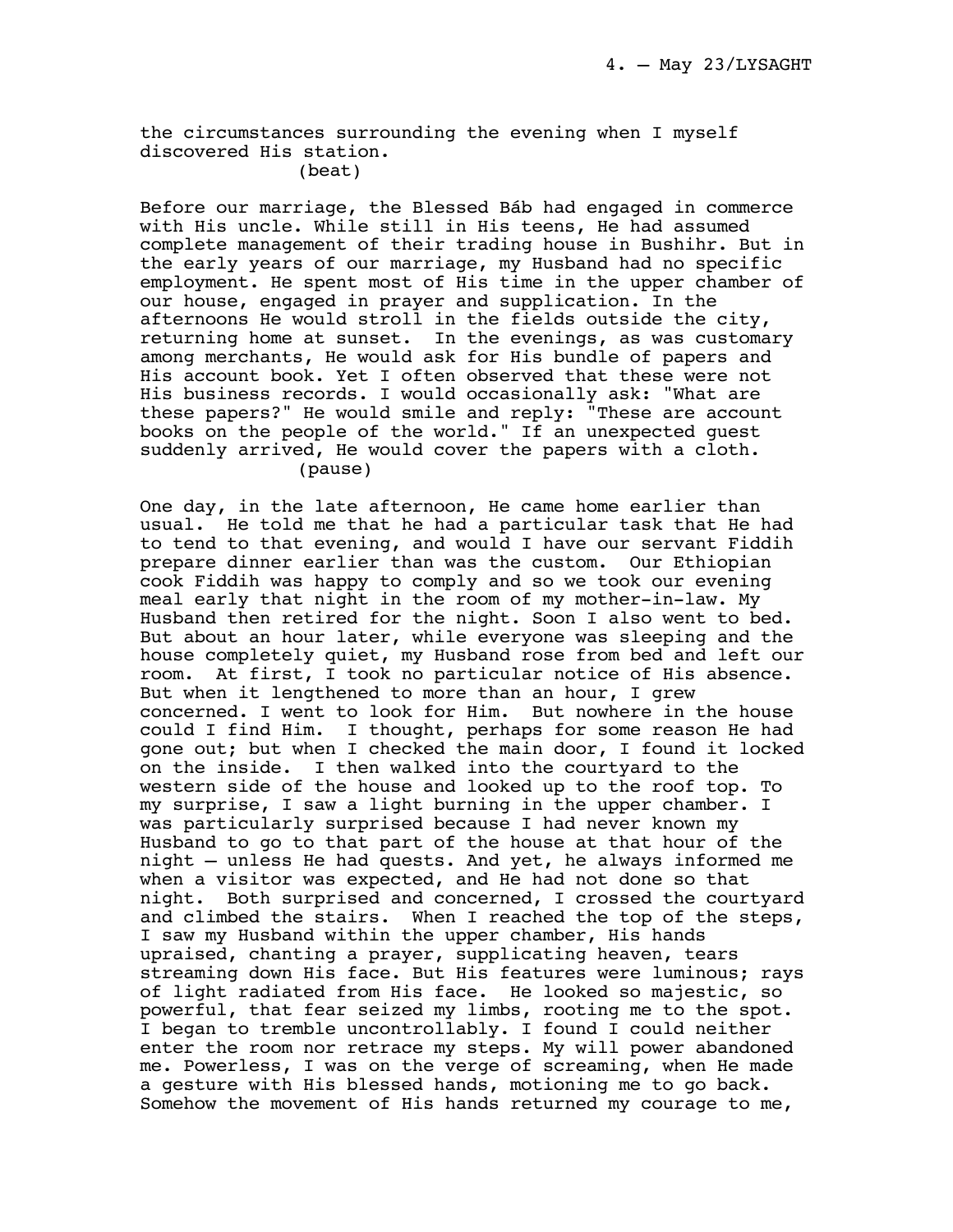and I was able to descend the stairs and return to our room and to my bed.

(beat)

But all that night I lay awake, deeply troubled and disturbed. In my few fitful moments of sleep, that scene in the upper chamber would flash through my mind, adding to my anxiety. My head throbbed with questions: what terrible event had taken place to have caused my Husband such sorrow and tears, to have resulted in such fevered prayers and intense supplications? Sleep was impossible to me that night. At last the dawn broke, with blessed relief; the sound of the muezzin's call to prayer drifting over the rooftops... (beat)

A little after sunrise, Fiddih took the samovar and tea glasses to my mother-in-law's room. It was our custom to take breakfast there. My Husband had receded me there. When I entered the room and my eyes fell on him, the majesty and power of the night before again took shape before me. Once again I began shuddering uncontrollably. My mother-in-law had at that moment just exited the room. As the Báb was quietly drinking His tea, He looked up at me. With a gentle smile He affectionately bid me be seated. Then He offered me His own glass of tea. I drank what tea remained, and found my courage restored. He then asked what was troubling me. I spoke up boldly. I was too disconcerted by the change in Him to stand on ceremony. "You are no longer the same person I knew in my childhood," I blurted out. "We have grown up together as children; we have been married for two years, living in the same house — I thought I knew You! But now I see a different person before me. You have been transformed." I went on to say that this change troubled me, frightened me. He smiled and said that although He had not wished to be seen by me in the condition of the previous night, God had ordained otherwise. "It was the will of God," He said, "that you should have seen me in the way you did last night, so that no shadow of doubt should ever cross your mind; that you should now know with absolute certitude that I am that Manifestation of God Whose advent has been expected for a thousand years." (beat)

I was dumbstruck. It was as if a thunderbolt had struck me. I fell at His feet, prostrating myself upon the floor. Immediately my beating heart became calm. Somehow I knew. I knew that this was the truth. I believed my Husband completely. 'Alí Muhammad was the Báb. I vowed to serve Him faithfully for the rest of my life.

(pause)

Some few weeks after this event, on the evening May 22, 1844, the Báb said to me: "Tonight we will entertain a dear guest." His entire being was ablaze as He spoke! I was most eager to hear more what He had to say and who this guest might be, but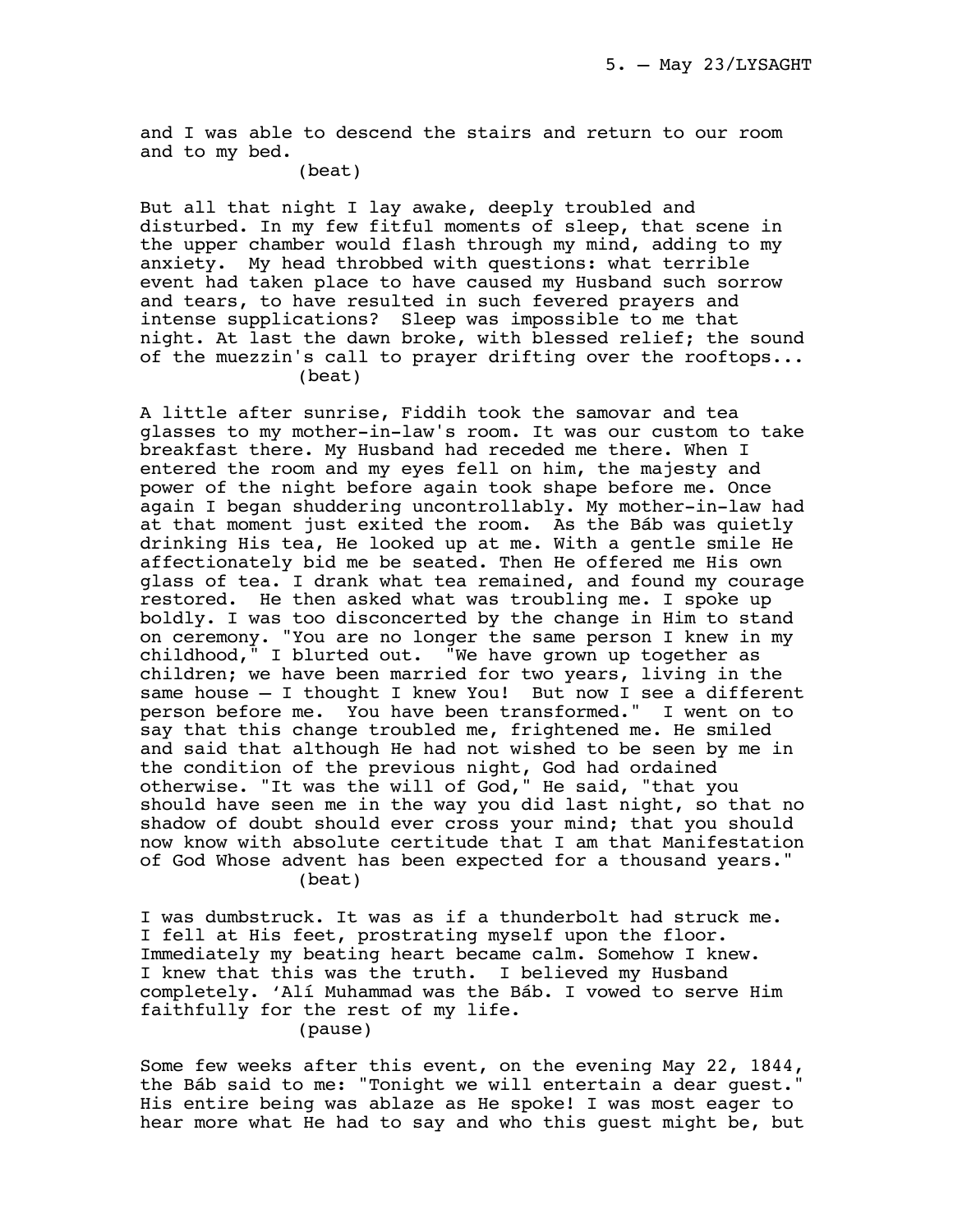He turned to me and said: It is better if you go and sleep." I did not wish to disobey Him, but when I retired to our room, I remained awake all night. Until morning, I could hear His blessed voice, conversing with His guest — Mulla Husayn, the Bábu'l-Báb...

> [LIGHTS fade on KHADIJIH KHANUM. Lights RISE on NARRATOR ONE, who re-enters.]

## NARRATOR ONE

In search of the Promised One, Mulla Husayn had just arrived outside the Gate of the city of Shiraz. Accompanied by his brother and nephew, his fellow pilgrims, he had set out from Karbila, Iraq for his native land of Persia. Their spiritual teacher, Siyyid Kazim, has said that the promised Qa'im was now manifest, an that all disciples should set out in search of Him.

(beat)

As the three future Letters of the Living entered Shiraz, Mulla Husayn bid his brother and nephew to proceed to the mosque and await him there. He expressed the hope that — God willing — he would join them in time for the evening prayer. (beat)

A few hours before sunset, while walking outside the gate of the city of Shiraz, Mullá Husayn found his eyes drawn toward a Youth of radiant countenance. This luminous Youth wore a green turban, identifying Him as a descendent of the Prophet Muhammad. He embraced Mulla Husayn with tender affection, as though they had been lifelong friends.

(beat)

Allow the words of Mulla Husayn himself to tell you of his encounter that memorable evening.

> [NARRATOR TWO enters. She stands at a podium at stage left, while NARRATOR ONE remains at podium, stage right.]

# NARRATOR TWO

"The Youth who met me outside the gate of Shíráz overwhelmed me with expressions of affection and loving-kindness. He extended to me a warm invitation to visit His home, and there refresh myself after the fatigues of my journey. I prayed to be excused, pleading that my two companions had already arranged for my stay in that city, and were now awaiting my return. "Commit them to the care of God," was His reply; "He will surely protect and watch over them." Having spoken these words, He bade me follow Him. I was profoundly impressed by the gentle yet compelling manner in which that strange Youth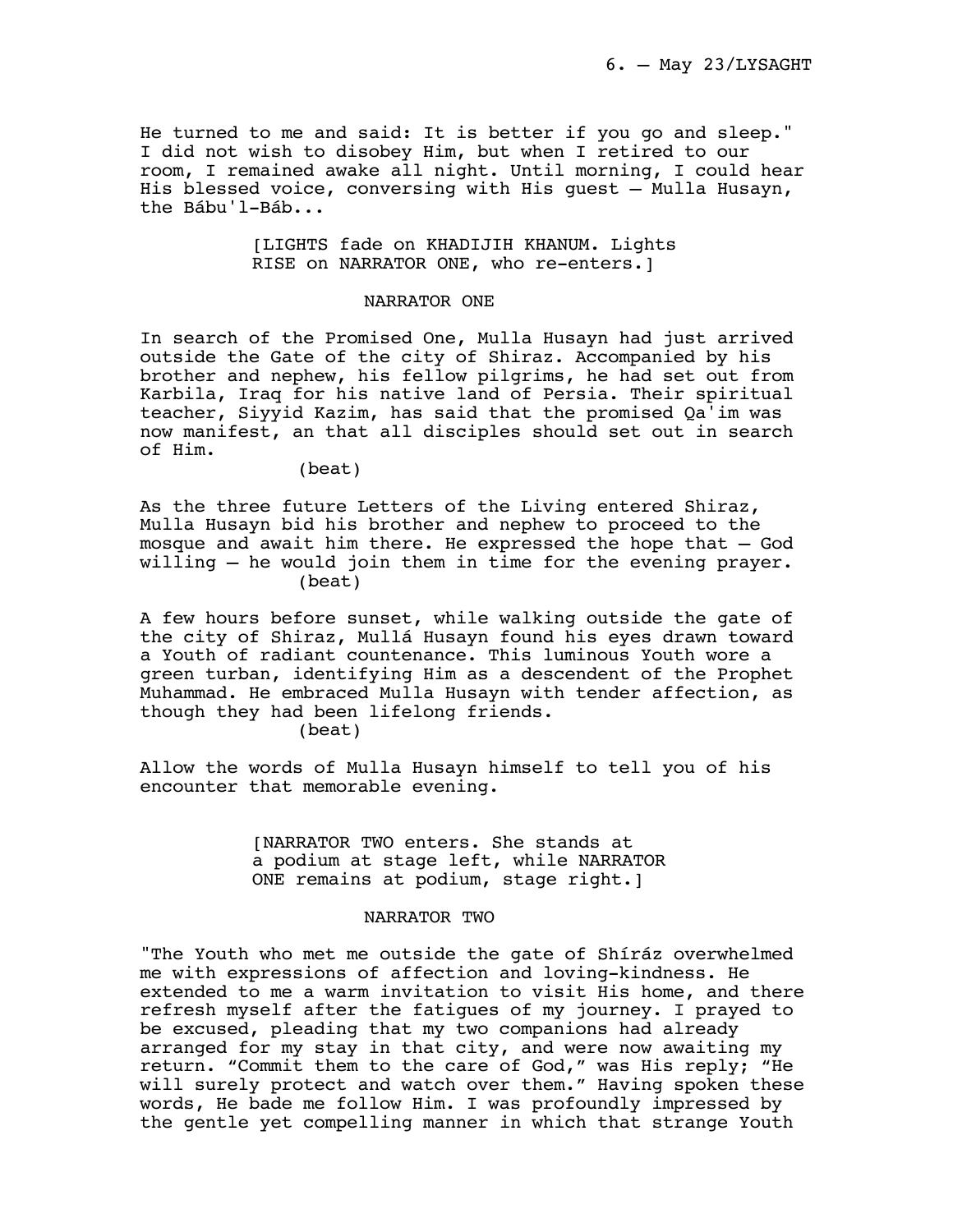spoke to me. As I followed Him, His gait, the charm of His voice, the dignity of His bearing, served to enhance my first impressions of this unexpected meeting.

"'We soon found ourselves standing at the gate of a house of modest appearance. He knocked at the door, which was soon opened by an Ethiopian servant. "Enter therein in peace, secure," were His words as He crossed the threshold and motioned me to follow Him. His invitation, uttered with power and majesty, penetrated my soul. I thought it a good augury to be addressed in such words, standing as I did on the threshold of the first house I was entering in Shíráz, a city the very atmosphere of which had produced already an indescribable impression upon me. Might not my visit to this house, I thought to myself, enable me to draw nearer to the Object of my quest? Might it not hasten the termination of a period of intense longing, of strenuous search, of increasing anxiety, which such a quest involves? As I entered the house and followed my Host to His chamber, a feeling of unutterable joy invaded my being.

## NARRATOR ONE

"Immediately we were seated, He ordered a ewer of water to be brought, and bade me wash away from my hands and feet the stains of travel. I pleaded permission to retire from His presence and perform my ablutions in an adjoining room. He refused to grant my request, and proceeded to pour the water over my hands. He then gave me to drink of a refreshing beverage, after which He asked for the samovar and Himself prepared the tea which He offered me.

"Overwhelmed with His acts of extreme kindness, I arose to depart. "The time for evening prayer is approaching," I ventured to observe. "I have promised my friends to join them at that hour in the Masjid-i-Ílkhání." With extreme courtesy and calm He replied: "You must surely have made the hour of your return conditional upon the will and pleasure of God. It seems that His will has decreed otherwise. You need have no fear of having broken your pledge." His dignity and selfassurance silenced me I renewed my ablutions and prepared for prayer. He, too, stood beside me and prayed. Whilst praying, I unburdened my soul, which was much oppressed, both by the mystery of this interview and the strain and stress of my search. I breathed this prayer: "I have striven with all my soul, O my God, and until now have failed to find Thy promised Messenger. I testify that Thy word faileth not, and that Thy promise is sure."

(beat

That night, that memorable night, was the evening of May 22, 1844.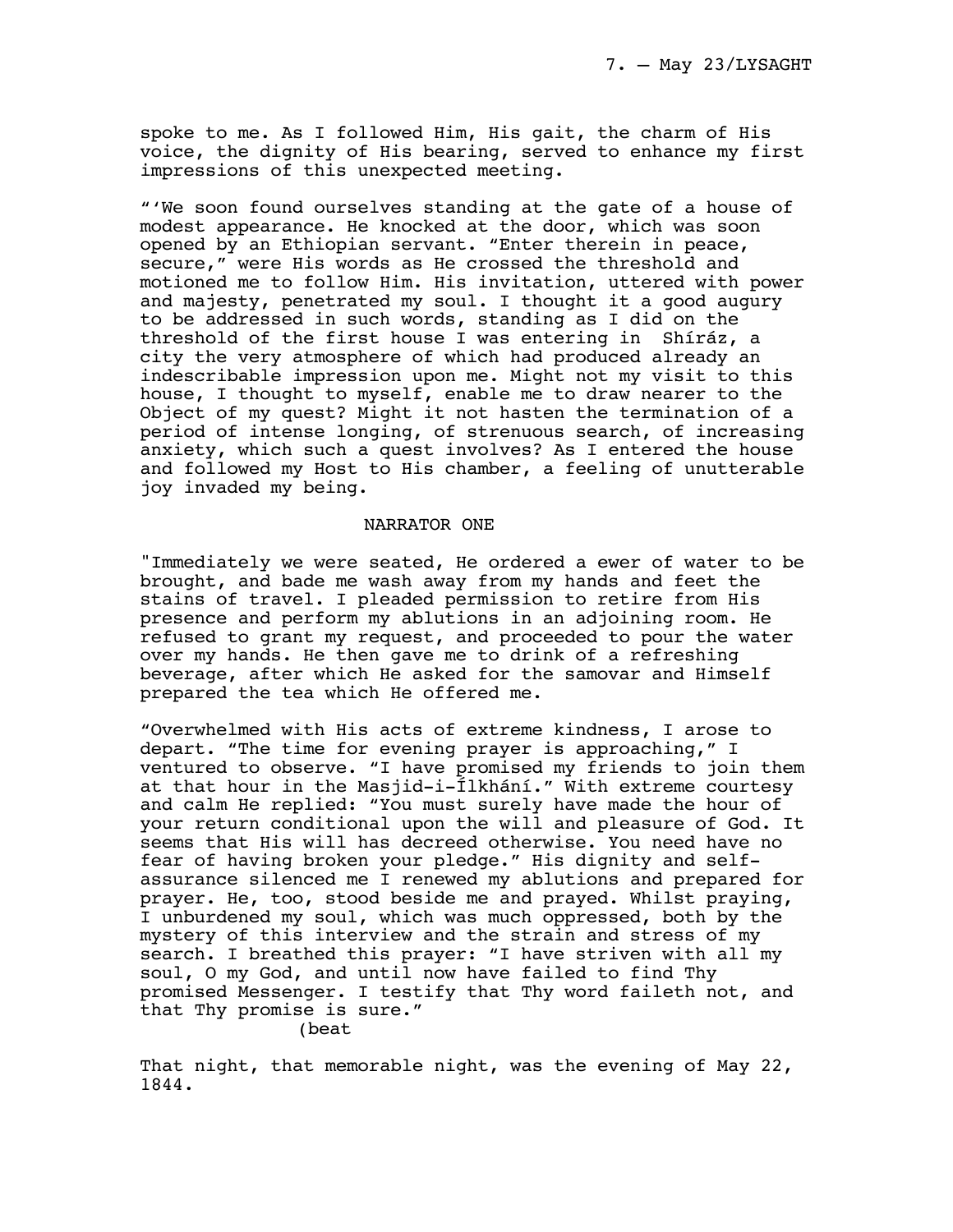## NARRATOR TWO

"It was about an hour after sunset when my youthful Host began to converse with me. "Whom, after Siyyid Kázim," He asked me, "do you regard as his successor and your leader?" "At the hour of his death," I replied, "our departed teacher insistently exhorted us to forsake our homes, to scatter far and wide, in quest of the promised Beloved. I have, accordingly, journeyed to Persia, have arisen to accomplish his will, and am still engaged in my quest." "Has your teacher," He further enquired, "given you any detailed indications as to the distinguishing features of the promised One?" "Yes," I replied, "He is of a pure lineage, is of illustrious descent, and of the seed of Fátimih. As to His age, He is more than twenty and less than thirty. He is endowed with innate knowledge. He is of medium height, abstains from smoking, and is free from bodily deficiency." He paused for a while and then with vibrant voice declared: "Behold, all these signs are manifest in Me!"

# NARRATOR ONE

When I first started upon my quest, I determined to regard the two following standards as those whereby I could ascertain the truth of whosoever might claim to be the promised Qá'im. The first was a treatise which I had myself composed, bearing upon the abstruse and hidden teachings propounded by Shaykh Ahmad and Siyyid Kázim. Whoever seemed to me capable of unravelling the mysterious allusions made in that treatise, to him I would next submit my second request, and would ask him to reveal, without the least hesitation or reflection, a commentary on the Súrih of Joseph, in a style and language entirely different from the prevailing standards of the time. I had previously requested Siyyid Kázim, in private, to write a commentary on that same Súrih, which he refused, saying: "This is, verily, beyond me. He, that great One, who comes after me will, unasked, reveal it for you. That commentary will constitute one of the weightiest testimonies of His truth, and one of the clearest evidences of the loftiness of His position."

(beat)

"'I was revolving these things in my mind, when my distinguished Host again remarked: "Observe attentively. Might not the Person intended by Siyyid Kázim be none other than I?" I thereupon felt impelled to present to Him a copy of the treatise which I had with me. "Will you," I asked Him, "read this book of mine and look at its pages with indulgent eyes? I pray you to overlook my weaknesses and failings." He graciously complied with my wish. He opened the book, glanced at certain passages, closed it, and began to address me. Within a few minutes He had, with characteristic vigour and charm, unravelled all its mysteries and resolved all its problems.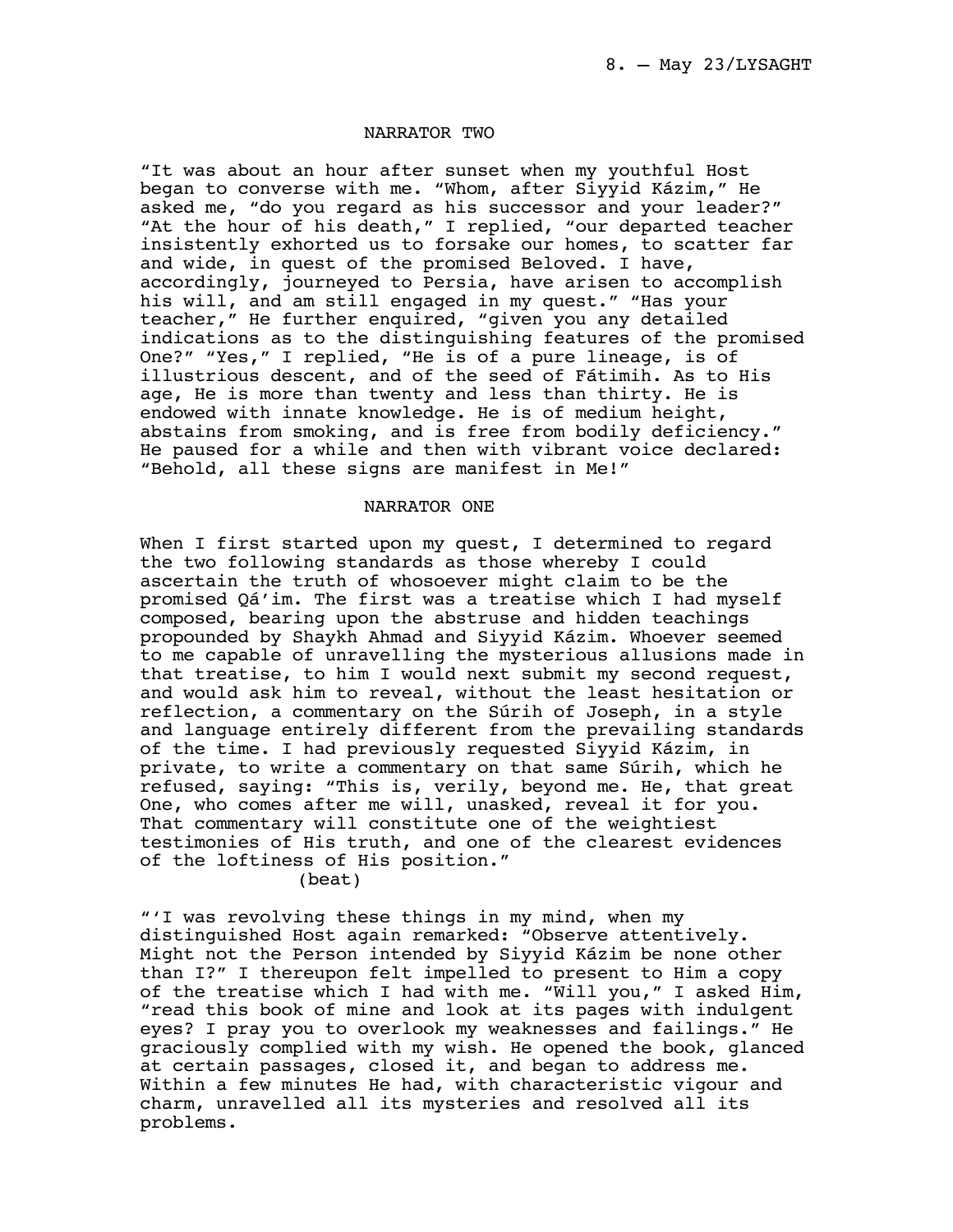## NARRATOR TWO

"Had you not been My guest," He afterwards observed, "your position would indeed have been a grievous one. The allencompassing grace of God has saved you. It is for God to test His servants, and not for His servants to judge Him in accordance with their deficient standards. Were I to fail to resolve your perplexities, could the Reality that shines within Me be regarded as powerless, or My knowledge be accused as faulty? Nay, by the righteousness of God! it behoves, in this day, the peoples and nations of both the East and the West to hasten to this threshold, and here seek to obtain the reviving grace of the Merciful. Whoso hesitates will indeed be in grievous loss...

# (beat)

"Now is the time to reveal the commentary on the Súrih of Joseph." He took up His pen and with incredible rapidity revealed the entire Súrih of Mulk, the first chapter of His commentary on the Súrih of Joseph. The overpowering effect of the manner in which He wrote was heightened by the gentle intonation of His voice which accompanied His writing. Not for one moment did He interrupt the flow of the verses which streamed from His pen. Not once did He pause till the Súrih of Mulk was finished. I sat enraptured by the magic of His voice and the sweeping force of His revelation. At last I reluctantly arose from my seat and begged leave to depart. He smilingly bade me be seated, and said: "If you leave in such a state, whoever sees you will assuredly say: 'This poor youth has lost his mind.'" At that moment the clock registered two hours and eleven minutes after sunset.

# NARRATOR ONE

"This night," He declared, "this very hour will, in the days to come, be celebrated as one of the greatest and most significant of all festivals. Render thanks to God for having graciously assisted you to attain your heart's desire, and for having quaffed from the sealed wine of His utterance. 'Well is it with them that attain thereunto...'" (beat)

"'I sat spellbound by His utterance, oblivious of time and of those who awaited me. Suddenly the call of the muadhdhín, summoning the faithful to their morning prayer, awakened me from the state of ecstasy into which I seemed to have fallen. All the delights, all the ineffable glories, which the Almighty has recounted in His Book as the priceless possessions of the people of Paradise — these I seemed to be experiencing that night. Methinks I was in a place of which it could be truly said: "Therein no toil shall reach us, and therein no weariness shall touch us"; "No vain discourse shall they hear therein, nor any falsehood, but only the cry, 'Peace! Peace!'"; "Their cry therein shall be, 'Glory be to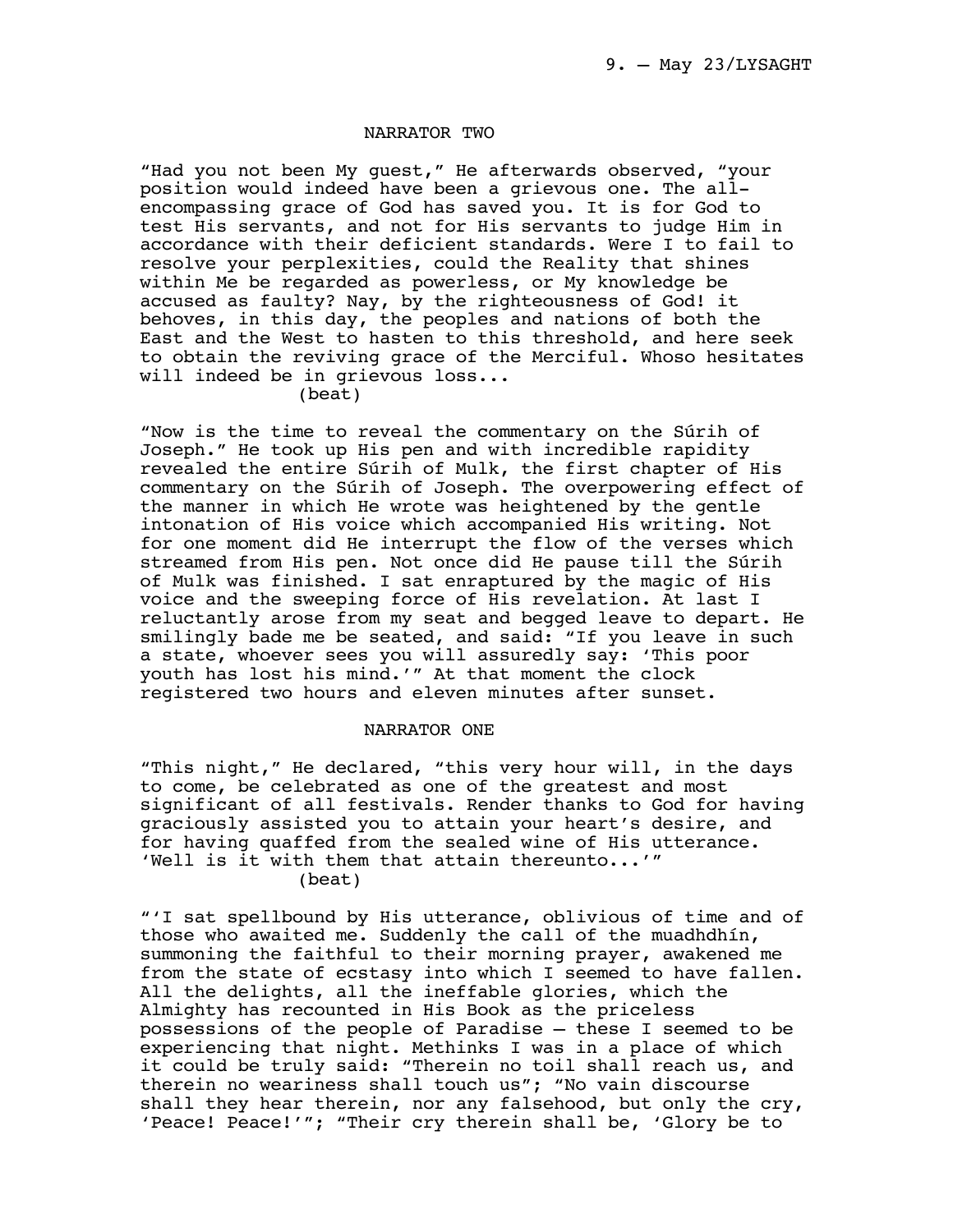Thee, O God!' and their salutation therein, 'Peace!' And the close of their cry, 'Praise be to God, Lord of all creatures!'

#### NARRATOR TWO

 "'This Revelation, so suddenly and impetuously thrust upon me, came as a thunderbolt which, for a time, seemed to have benumbed my faculties. I was blinded by its dazzling splendour and overwhelmed by its crushing force. Excitement, joy, awe, and wonder stirred the depths of my soul. Predominant among these emotions was a sense of gladness and strength which seemed to have transfigured me. How feeble and impotent, how dejected and timid, I had felt previously! Then I could neither write nor walk, so tremulous were my hands and feet. Now, however, the knowledge of His Revelation had galvanised my being. I felt possessed of such courage and power that were the world, all its peoples and its potentates, to rise against me, I would, alone and undaunted, withstand their onslaught. The universe seemed but a handful of dust in my grasp. I seemed to be the Voice of Gabriel personified, calling unto all mankind: "Awake, for lo! the morning Light has broken. Arise, for His Cause is made manifest. The portal of His grace is open wide; enter therein, O peoples of the world! For He who is your promised One is come!"

> [LIGHTS on NARRATORS dim while J.B. Eckle's "While the City Sleeps" plays.]

[When MUSIC concludes, LIGHTS rise on KHDIJIH BAGUM. She comes forward and stands stage center.]

#### KHADIJIH BAGUM

Having sent forth Mullá 'Alí on his mission, the Báb summoned to His presence the remaining Letters of the Living, and to each separately He gave a special command and appointed a special task. He addressed to them these parting words...

> [KHADIJIH BAGUM retreats upstage. LIGHTS fade on her and RISE on NARRATOR ONE and NARRATOR TWO.]

#### NARRATOR ONE

 "O My beloved friends! You are the bearers of the name of God in this Day. You have been chosen as the repositories of His mystery. It behoves each one of you to manifest the attributes of God, and to exemplify by your deeds and words the signs of His righteousness, His power and glory. The very members of your body must bear witness to the loftiness of your purpose, the integrity of your life, the reality of your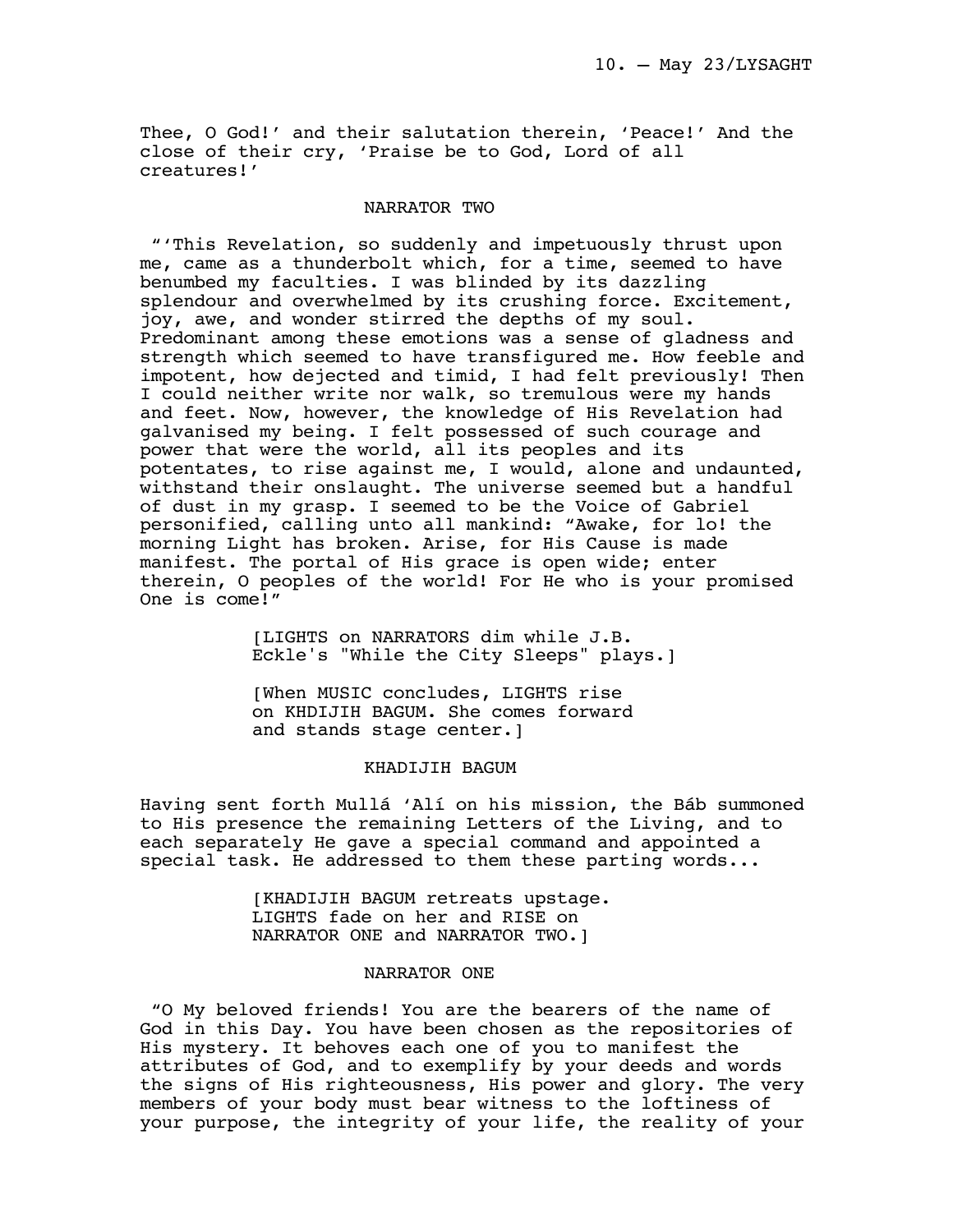faith, and the exalted character of your devotion. For verily I say, this is the Day spoken of by God in His Book

# NARRATOR TWO

"Ponder the words of Jesus addressed to His disciples, as He sent them forth to propagate the Cause of God. In words such as these, He bade them arise and fulfil their mission: 'Ye are even as the fire which in the darkness of the night has been kindled upon the mountain-top. Let your light shine before the eyes of men. Such must be the purity of your character and the degree of your renunciation, that the people of the earth may through you recognize and be drawn closer to the heavenly Father who is the Source of purity and grace. For none has seen the Father who is in heaven. You who are His spiritual children must by your deeds exemplify His virtues, and witness to His glory. You are the salt of the earth, but if the salt have lost its savour, wherewith shall it be salted? Such must be the degree of your detachment, that into whatever city you enter to proclaim and teach the Cause of God, you should in no wise expect either meat or reward from its people. Nay, when you depart out of that city, you should shake the dust from off your feet. As you have entered it pure and 93 undefiled, so must you depart from that city."

# NARRATOR ONE

"For verily I say, the heavenly Father is ever with you and keeps watch over you. If you be faithful to Him, He will assuredly deliver into your hands all the treasures of the earth, and will exalt you above all the rulers and kings of the world.' O My Letters! Verily I say, immensely exalted is this Day above the days of the Apostles of old. Nay, immeasurable is the difference! You are the witnesses of the Dawn of the promised Day of God. You are the partakers of the mystic chalice of His Revelation. Gird up the loins of endeavour... Purge your hearts of worldly desires, and let angelic virtues be your adorning. Strive that by your deeds you may bear witness to the truth of these words of God...

#### NARRATOR TWO

"The days when idle worship was deemed sufficient are ended. The time is come when naught but the purest motive, supported by deeds of stainless purity, can ascend to the throne of the Most High and be acceptable unto Him..."

# NARRATOR ONE

"You have been called to this station; you will attain to it, only if you arise to trample beneath your feet every earthly desire, and endeavour to become those 'honoured servants of His who speak not till He hath spoken, and who do His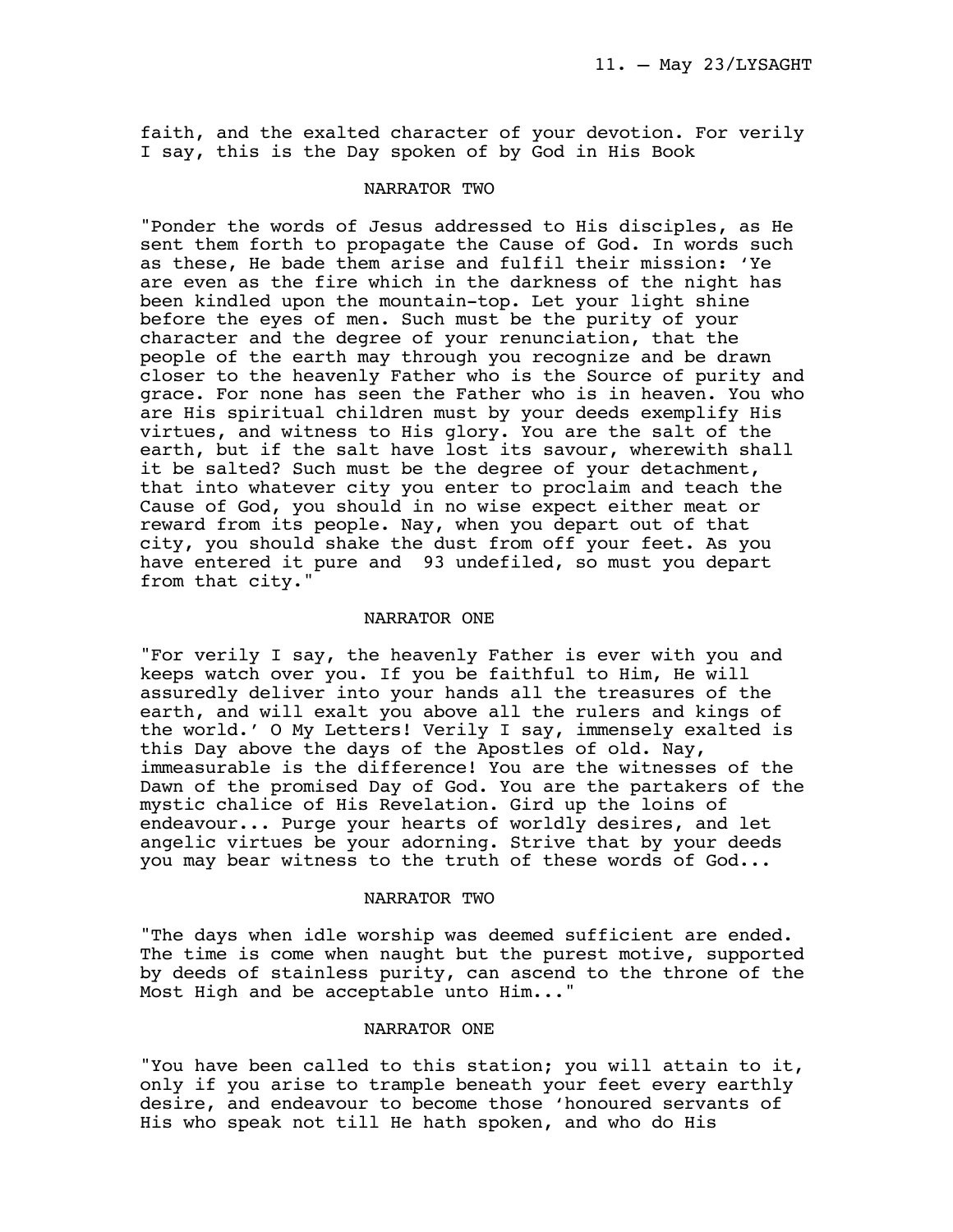bidding.' You are the first Letters that have been generated from the Primal Point, the first Springs that have welled out from the Source of this Revelation. Beseech the Lord your God to grant that no earthly entanglements, no worldly affections, no ephemeral pursuits, may tarnish the purity, or embitter the sweetness, of that grace which flows through you. I am preparing you for the advent of a mighty Day. Exert your utmost endeavour that, in the world to come, I, who am now instructing you, may, before the mercy-seat of God, rejoice in your deeds and glory in your achievements..."

## NARRATOR TWO

"The secret of the Day that is to come is now concealed. It can neither be divulged nor estimated. The newly born babe of that Day excels the wisest and most venerable men of this time, and the lowliest and most unlearned of that period shall surpass in understanding the most erudite and accomplished divines of this age. Scatter throughout the length and breadth of this land, and, with steadfast feet and sanctified hearts, prepare the way for His coming. Heed not your weaknesses and frailty; fix your gaze upon the invincible power of the Lord, your God, the Almighty. Has He not, in past days, caused Abraham, in spite of His seeming helplessness, to triumph over the forces of Nimrod? Has He not enabled Moses, whose staff was His only companion, to vanquish Pharaoh and his hosts? Has He not established the ascendancy of Jesus, poor and lowly as He was in the eyes of men, over the combined forces of the Jewish people? Has He not subjected the barbarous and militant tribes of Arabia to the holy and transforming discipline of Muhammad, His Prophet? Arise in His name, put your trust wholly in Him, and be assured of ultimate victory."

> [Sitar MUSIC. LIGHTS dim on NARRATOR ONE and NARRATOR TWO who exit stage. LIGHTS rise on KHADIJIH BAGUM as she comes downstage center. MUSIC concludes.]

> > KHADIJIH BAGUM (reciting or CHANTING "Tablet of Visitation")

 "The praise which hath dawned from Thy most august Self, and the glory which hath shone forth from Thy most effulgent Beauty, rest upon Thee, O Thou Who art the Manifestation of Grandeur, and the King of Eternity, and the Lord of all who are in heaven and on earth! I testify that through Thee the sovereignty of God and His dominion, and the majesty of God and His grandeur, were revealed, and the Daystars of ancient splendor have shed their radiance in the heaven of Thine irrevocable decree, and the Beauty of the Unseen hath shone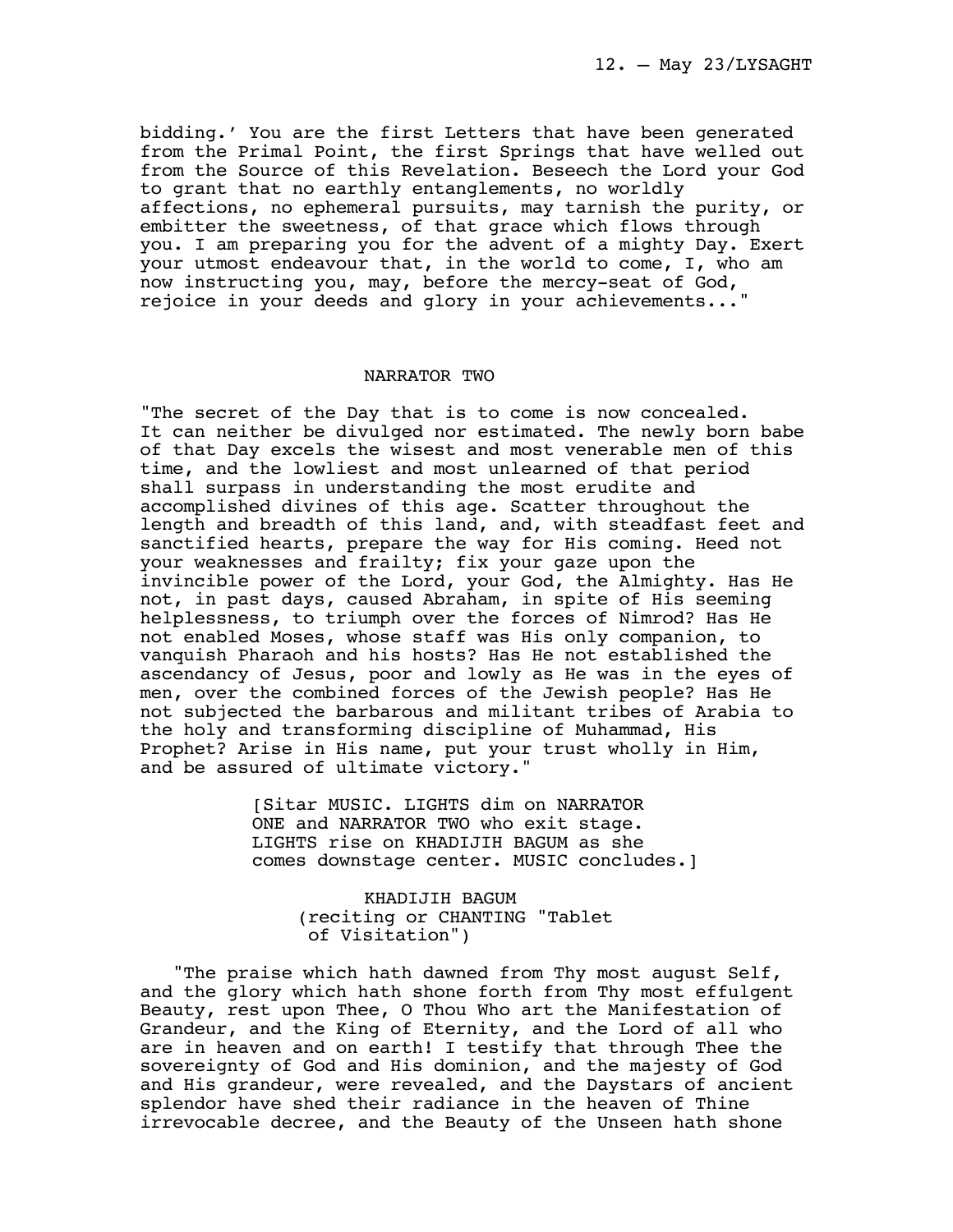forth above the horizon of creation. I testify, moreover, that with but a movement of Thy Pen Thine injunction "Be Thou" hath been enforced, and God's hidden Secret hath been divulged, and all created things have been called into being, and all the Revelations have been sent down.

I bear witness, moreover, that through Thy beauty the beauty of the Adored One hath been unveiled, and through Thy face the face of the Desired One hath shone forth, and that through a word from Thee Thou hast decided between all created things, caused them who are devoted to Thee to ascend unto the summit of glory, and the infidels to fall into the lowest abyss.

I bear witness that he who hath known Thee hath known God, and he who hath attained unto Thy presence hath attained unto the presence of God. Great, therefore, is the blessedness of him who hath believed in Thee, and in Thy signs, and hath humbled himself before Thy sovereignty, and hath been honored with meeting Thee, and hath attained the good pleasure of Thy will, and circled around Thee, and stood before Thy throne. Woe betide him that hath transgressed against Thee, and hath denied Thee, and repudiated Thy signs, and gainsaid Thy sovereignty, and risen up against Thee, and waxed proud before Thy face, and hath disputed Thy testimonies, and fled from Thy rule and Thy dominion, and been numbered with the infidels whose names have been inscribed by the fingers of Thy behest upon Thy holy Tablets.

Waft, then, unto me, O my God and my Beloved, from the right hand of Thy mercy and Thy loving-kindness, the holy breaths of Thy favors, that they may draw me away from myself and from the world unto the courts of Thy nearness and Thy presence. Potent art Thou to do what pleaseth Thee. Thou, truly, hast been supreme over all things.

The remembrance of God and His praise, and the glory of God and His splendor, rest upon Thee, O Thou Who art His Beauty! I bear witness that the eye of creation hath never gazed upon one wronged like Thee. Thou wast immersed all the days of Thy life beneath an ocean of tribulations. At one time Thou wast in chains and fetters; at another Thou wast threatened by the sword of Thine enemies. Yet, despite all this, Thou didst enjoin upon all men to observe what had been prescribed unto Thee by Him Who is the All-Knowing, the All-Wise.

May my spirit be a sacrifice to the wrongs Thou didst suffer, and my soul be a ransom for the adversities Thou didst sustain. I beseech God, by Thee and by them whose faces have been illumined with the splendors of the light of Thy countenance, and who, for love of Thee, have observed all whereunto they were bidden, to remove the veils that have come in between Thee and Thy creatures, and to supply me with the good of this world and the world to come. Thou art, in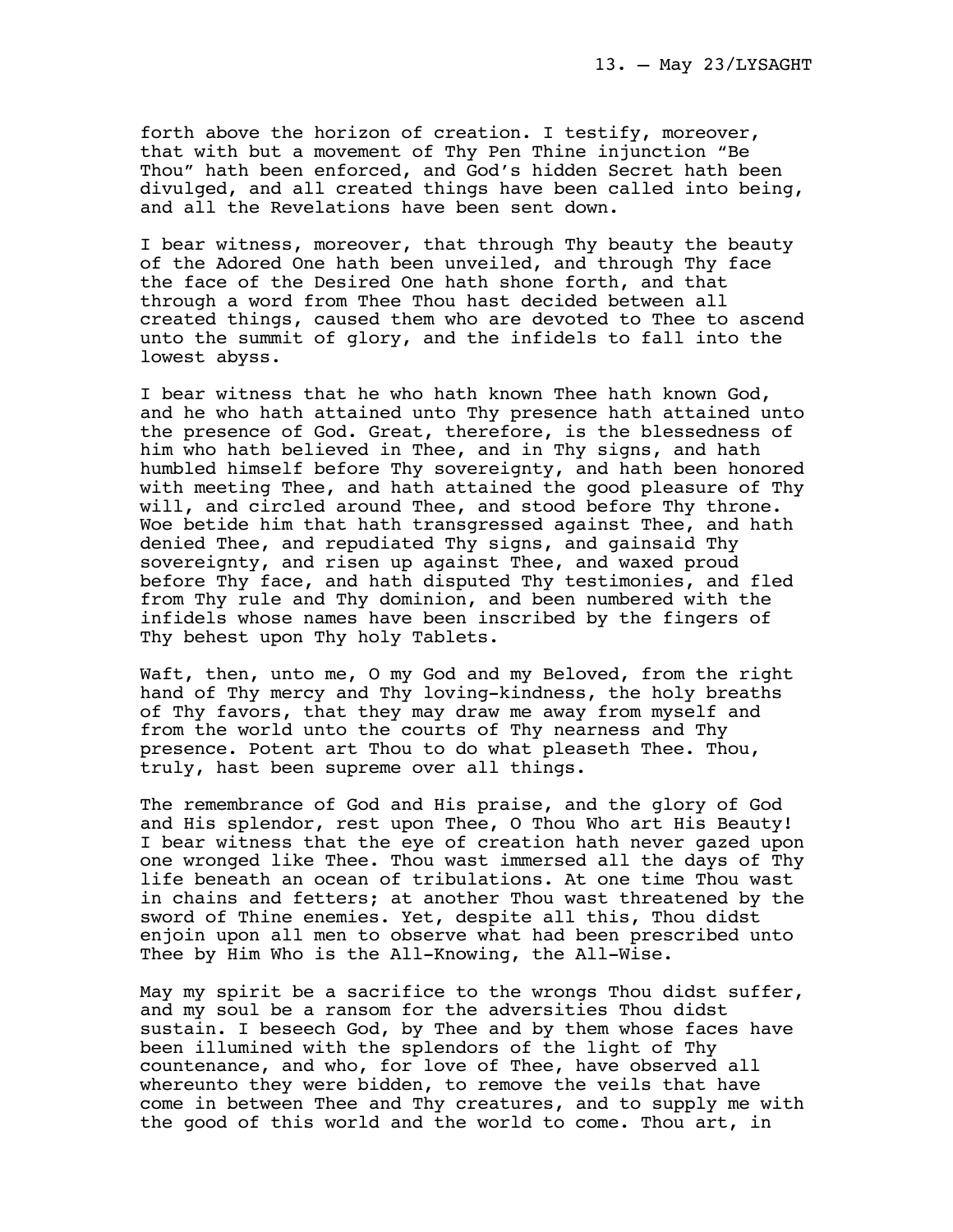truth, the Almighty, the Most Exalted, the All-Glorious, the Ever-Forgiving, the Most Compassionate.

Bless Thou, O Lord my God, the Divine Lote-Tree and its leaves, and its boughs, and its branches, and its stems, and its offshoots, as long as Thy most excellent titles will endure and Thy most august attributes will last. Protect it, then, from the mischief of the aggressor and the hosts of tyranny. Thou art, in truth, the Almighty, the Most Powerful. Bless Thou, also, O Lord my God, Thy servants and Thy handmaidens who have attained unto Thee. Thou, truly, art the All-Bountiful, Whose grace is infinite. No God is there save Thee, the Ever-Forgiving, the Most Generous.

# **THE END**

\* to shorten the performance, as well as the speaking part of Khadijih Bagum, the following may replace pages 2 and 3

\_\_\_\_\_\_\_\_\_\_\_\_\_\_\_\_\_\_\_\_\_\_\_\_\_\_\_\_\_\_\_\_\_\_\_\_\_\_\_\_\_\_\_\_\_\_\_\_\_\_\_\_\_\_\_\_\_\_\_\_\_

[LIGHTS rise on KHADIJIH BAGUM, still seated.]

Acccording to Nabil: "No one except Tahirih, among the women of her generation, surpassed her in the spontaneous character of her devotion nor excelled the fervor of her faith." (beat)

As a girl, Khadijih Bagum had dreamed that one day she would marry the grandson of the Prophet Muhammad. After marrying the Blessed Báb she could see by His tranquility, His behavior, and His dignity that He was a great person. But she never imagined that He was the Promised One, the Qa'im... As a young wife, when she became pregnant, she had a difficult pregnancy. But the Báb revealed a special prayer and their child was born, a son they named Ahmad. Unfortunately Ahmad died in infancy.

> [CHANTED prayer, "O God, My God, My Beloved, My Heart's Desire" RISES again.]

The prayer we are listening to now, a prayer of radiant acquiescence, is the prayer the Báb revealed after our only child's death.

\_\_\_\_\_\_\_\_\_\_\_\_\_\_\_\_\_\_\_\_\_\_\_\_\_\_\_\_\_\_\_\_\_\_\_\_\_\_\_\_\_\_\_\_\_\_\_\_\_\_\_\_\_\_\_\_\_\_\_\_\_

[CHANTING fades.]